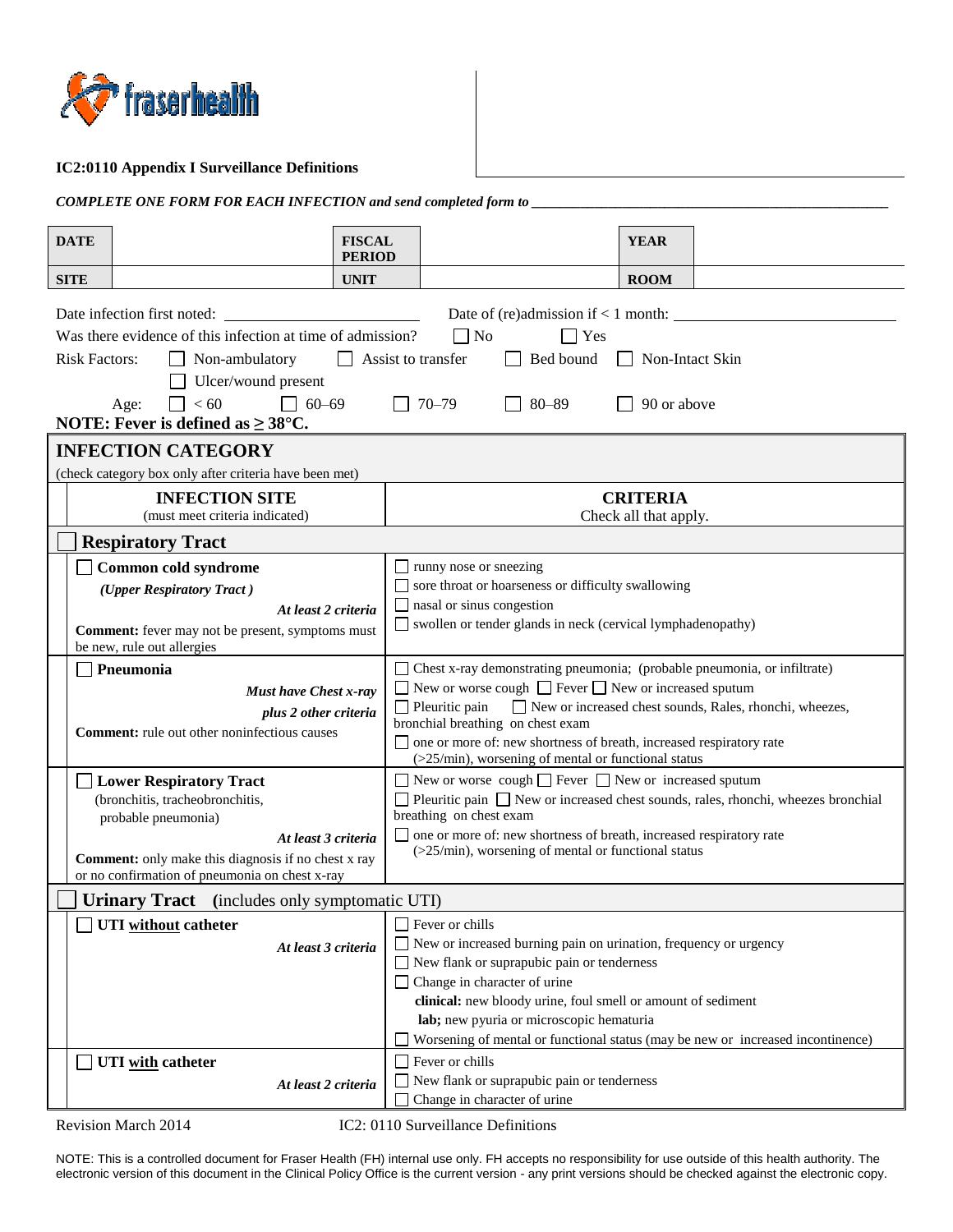|                                                                                                                | clinical: new bloody urine, foul smell or amount of sediment<br>lab; new pyuria or microscopic hematuria<br>worsening of mental or functional status (may be new or increased incontinence)                                                                                                      |  |
|----------------------------------------------------------------------------------------------------------------|--------------------------------------------------------------------------------------------------------------------------------------------------------------------------------------------------------------------------------------------------------------------------------------------------|--|
| <b>Gastrointestinal Tract</b><br><b>Gastroenteritis</b>                                                        | 2 or more loose watery stools above what is normal for resident within a 24 hr period                                                                                                                                                                                                            |  |
| At least first 2 criteria<br>Or last criterion<br><b>Comment:</b> rule out noninfectious causes of<br>symptoms | $\Box$ 2 or more episodes of vomiting within a 24 hr period<br>Stool culture positive for a pathogen (Salmonella, Shigella, E.coli O157:H7,<br>Campylobacter) or toxin assay positive for C.difficile toxin; )<br>AND at least one of: nausea, vomiting, diarrhea, abdominal pain or tenderness. |  |
|                                                                                                                | Page 1 0f 2                                                                                                                                                                                                                                                                                      |  |

|                          | <b>INFECTION CATEGORY</b><br>(check category box only after criteria have been met) |                                                                                                   |  |
|--------------------------|-------------------------------------------------------------------------------------|---------------------------------------------------------------------------------------------------|--|
|                          | <b>INFECTION SITE</b>                                                               | <b>CRITERIA</b>                                                                                   |  |
|                          | (must meet criteria indicated)                                                      | Check all that apply.                                                                             |  |
|                          | <b>Skin Infections</b>                                                              |                                                                                                   |  |
|                          | Cellulitis/soft tissue/wound                                                        | $\Box$ pus at a wound, skin or soft tissue site                                                   |  |
| At least 1 criterion     |                                                                                     | Or 4 or more of the following:                                                                    |  |
|                          |                                                                                     | $\Box$ fever > 38 °C taken at any site                                                            |  |
|                          |                                                                                     | $\Box$ worsening mental/functional status                                                         |  |
|                          |                                                                                     | new or increasing signs /symptoms at the affected site                                            |  |
|                          |                                                                                     | $\Box$ heat at site<br>redness at site                                                            |  |
|                          |                                                                                     | $\Box$ swelling at site<br>tenderness or pain at site                                             |  |
|                          |                                                                                     | serous drainage from site                                                                         |  |
|                          | Fungal                                                                              | $\Box$ maculopapular rash, and                                                                    |  |
|                          | Must have BOTH criteria                                                             | either physician diagnosis or lab confirmation                                                    |  |
|                          | <b>Herpes Simplex</b>                                                               | $\Box$ vesicular rash; and                                                                        |  |
|                          | Must have BOTH criteria                                                             | either physician diagnosis or lab confirmation                                                    |  |
|                          | Herpes zoster (shingles)                                                            | $\Box$ vesicular rash; and                                                                        |  |
|                          | Must have BOTH criteria                                                             | either physician diagnosis or lab confirmation                                                    |  |
|                          | Scabies                                                                             | $\Box$ maculopapular and/or itching rash, and                                                     |  |
|                          | Must have BOTH criteria                                                             | either physician diagnosis or lab confirmation                                                    |  |
| Eye, Ear, Nose and Mouth |                                                                                     |                                                                                                   |  |
|                          | Conjunctivitis                                                                      | $\Box$ pus from one or both eyes, present for $\geq$ 24 hrs                                       |  |
|                          | At least 1 criterion                                                                | $\Box$ new or increased conjunctival redness, with or without itching or pain, present for $\geq$ |  |
|                          | Comment: rule out allergies or trauma                                               | 24 hrs (pink eye)                                                                                 |  |
|                          | <b>Ear Infection</b>                                                                | $\Box$ diagnosis by physician or nurse practitioner of ear infection                              |  |
|                          | At least 1 criterion                                                                | $\Box$ drainage from one or both ears (non purulent drainage must be accompanied                  |  |
|                          |                                                                                     | by additional symptoms such as ear pain or redness)                                               |  |
|                          | Mouth or peri-oral                                                                  | $\Box$ diagnosis by physician or dentist                                                          |  |
|                          | (including oral candidiasis)                                                        |                                                                                                   |  |
|                          | <b>Sinusitis</b>                                                                    | $\Box$ diagnosis by physician                                                                     |  |
|                          |                                                                                     |                                                                                                   |  |
|                          | <b>Systemic Infections</b>                                                          |                                                                                                   |  |

Revision March 2014 IC2: 0110 Surveillance Definitions

NOTE: This is a controlled document for Fraser Health (FH) internal use only. FH accepts no responsibility for use outside of this health authority. The electronic version of this document in the Clinical Policy Office is the current version - any print versions should be checked against the electronic copy.